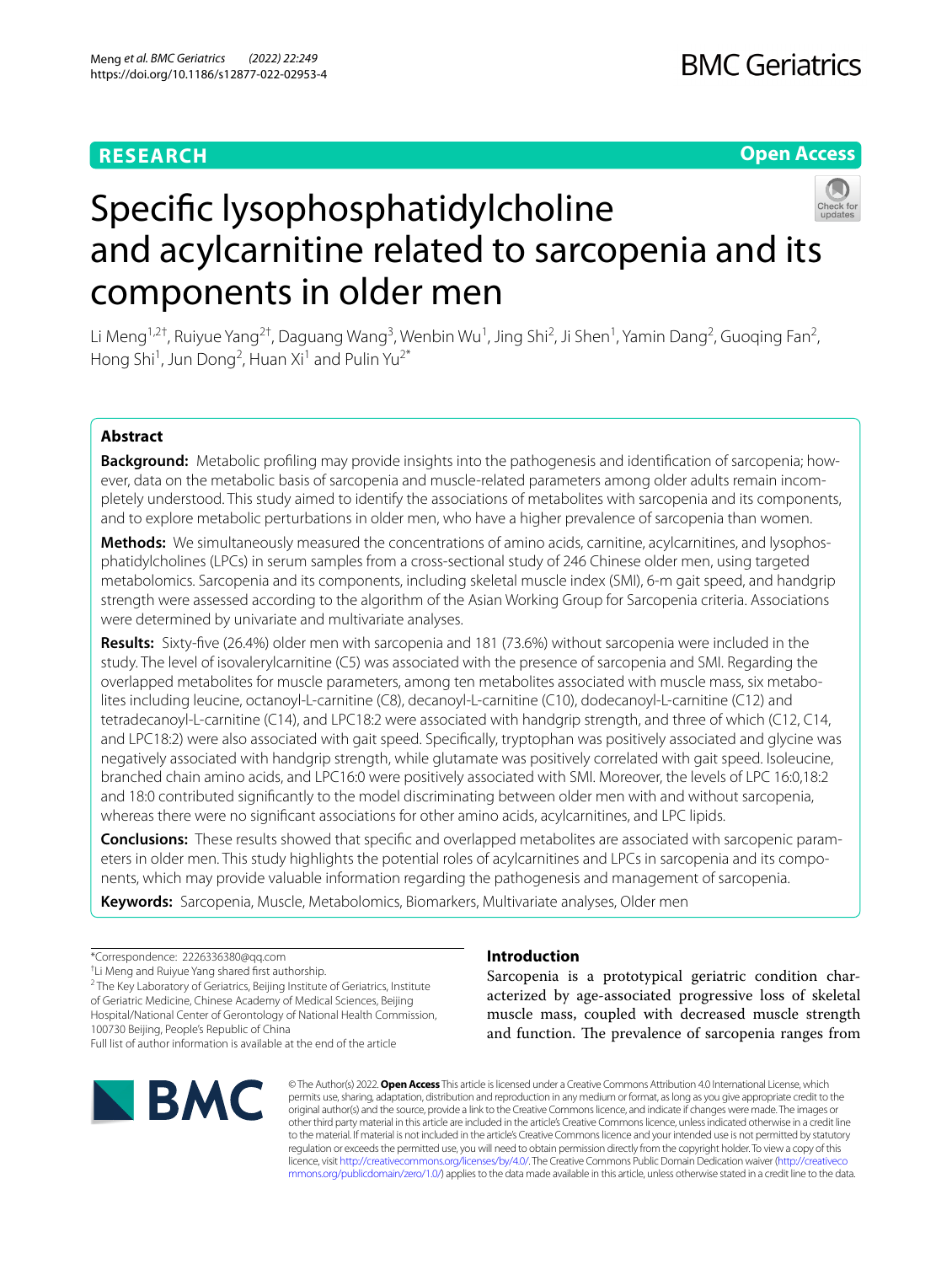9.9%–40.4% in community-dwelling older adults [\[1\]](#page-10-0) and 5%–13% in people aged 60–70 years, but the proportion increases to 11%–50% in people aged>80 years [\[2](#page-10-1)]. Sarcopenia can contribute signifcantly to the risk of frailty, the progression of disability, poor quality of life, and mortality among the older adults. Sarcopenia has thus become a "blockbuster" condition in geriatrics, given its increasing prevalence in a globally aging world  $[3-5]$  $[3-5]$ .

Previous studies have analyzed the pathological basis of sarcopenia and its associated factors, but a defnitive pathophysiological framework of these conditions is still lacking, and potential biomarkers contributing to this condition remain largely unknown [\[2](#page-10-1)]. Considering the multidimensionality of sarcopenia, a single-biomarker approach cannot explain the biological foundations of this condition, and a more comprehensive approach is needed to study this age-related condition. Metabolomic analysis has emerged as a powerful technique, providing an interface between biological pathways and clinical manifestations of disease conditions [\[6](#page-10-4)], with the potential to identify metabolic factors that contribute to sarcopenia, and thus allowing the early identifcation and management of this condition [[7\]](#page-11-0). Compared with non-targeted metabolomics, targeted metabolomics allows for more accurate quantifcation to detect specifc metabolites. Many investigations have used targeted metabolomics for identifcation of metabolic change correlated with sarcopenia or frailty, while non-targeted metabolomics may be more widely used in screening frailty-related metabolic biomarkers [[8,](#page-11-1) [9](#page-11-2)]. However, the metabolites associated with sarcopenia and musclerelated parameters have not been comprehensively profled and examined.

Specifc patterns of amino acids have been associated with sarcopenia, but previous studies have generated conflicting results  $[10-12]$  $[10-12]$ . Additionally, a few studies examining the roles of lipid metabolism, including carnitines, acylcarnitines, and lysophosphatidylcholine (LPC) species, have shown the associations with insulin resistance or inflammation  $[13–15]$  $[13–15]$  $[13–15]$ . These metabolites are also involved in mitochondrial function and redox homeostasis, which may contribute to the mechanisms of frailty or sarcopenia  $[16–18]$  $[16–18]$  $[16–18]$  $[16–18]$ . However, relatively less research has been carried out in the area of relationship between these lipid metabolites with sarcopenia and its components.. It is therefore important to carry out extensive measurements of these metabolic species to further our insights into the metabolic basis of sarcopenia.

Comprehensive metabolomic studies of muscle mass, muscle strength, and physical function are lacking, and few studies have considered these sarcopenic musclerelated simultaneously. However, recent evidence has suggested that the age-related decline in muscle strength is greater than that expected based on the decline in muscle mass alone, and decreased muscle strength is a much better predictor of functional limitations and poor health in older adults than muscle mass alone [\[19](#page-11-9)]. Recent Asian defnitions of sarcopenia have incorporated both loss of muscle mass and muscle strength or function [[20,](#page-11-10) [21](#page-11-11)], and European working group on sarcopenia in older people(EWGSOP) guidance also recommend the importance of muscle strength over muscle mass [\[22](#page-11-12)], highlighting the importance of considering the diferent components of sarcopenia for obtaining an understanding of its complex biological mechanism. Some investigations of the metabolic correlations of amino acids and LPC with sarcopenic components has been linked to muscle mass, gait speed and chair stand test, but little research has focused on the associations of acylcarnitines with gait speed, or LPC with handgrip strength in older adults [\[23](#page-11-13)–[27\]](#page-11-14). In the Health, Aging and Body Composition (ABC) study, the metabolites most strongly correlated with appendicular skeletal muscle mass included isovalerylcarnitine (C5) and branched-chain amino acids (BCAAs) [\[26](#page-11-15)]. Baseline plasma concentration of LPC 18:2 was an independent predictor of the rate of change of gait speed in the Baltimore Longitudinal Study of Aging [\[27](#page-11-14)]. There is evidence that the levels of aspartic acid and glutamic acid might make an essential contribution to regulate muscle mass and strength [\[28](#page-11-16)]. Lower blood levels of essential amino acids (EAA), BCAAs, especially leucine, were also found to be associated with lower skeletal muscle index (SMI), strength, and longer time to complete the chair stand test [[29](#page-11-17)]. However, one previous study showed that there were higher blood levels of isoleucine, leucine, tryptophan, serotonin, and methionine in the participants with low muscle quality compared to those with high muscle quality, which might be the result of impaired metabolism of amino acids, and reduced uptake of skeletal muscle [\[25](#page-11-18)]. Moreover, data on the associations of metabolites with sarcopenia and its components among older Chinese older men, who have a higher prevalence of sarcopenia than women, are scarce [\[21](#page-11-11), [30](#page-11-19), [31](#page-11-20)] compared with related studies mainly involved North American and European people. In this study, we simultaneously explored several metabolic classes in terms of their relationships to sarcopenia and muscle parameters (components or traits). We used our established targeted metabolomics approach and multivariate analysis to identify specifc and overlapped metabolic factors for these key sarcopenia traits in a cross-sectional study of Chinese men. The overall goal of this exploratory study was to explore diferent metabolites associated with muscle mass, strength, and function, and to provide valuable information relating to the pathogenesis and management of sarcopenia.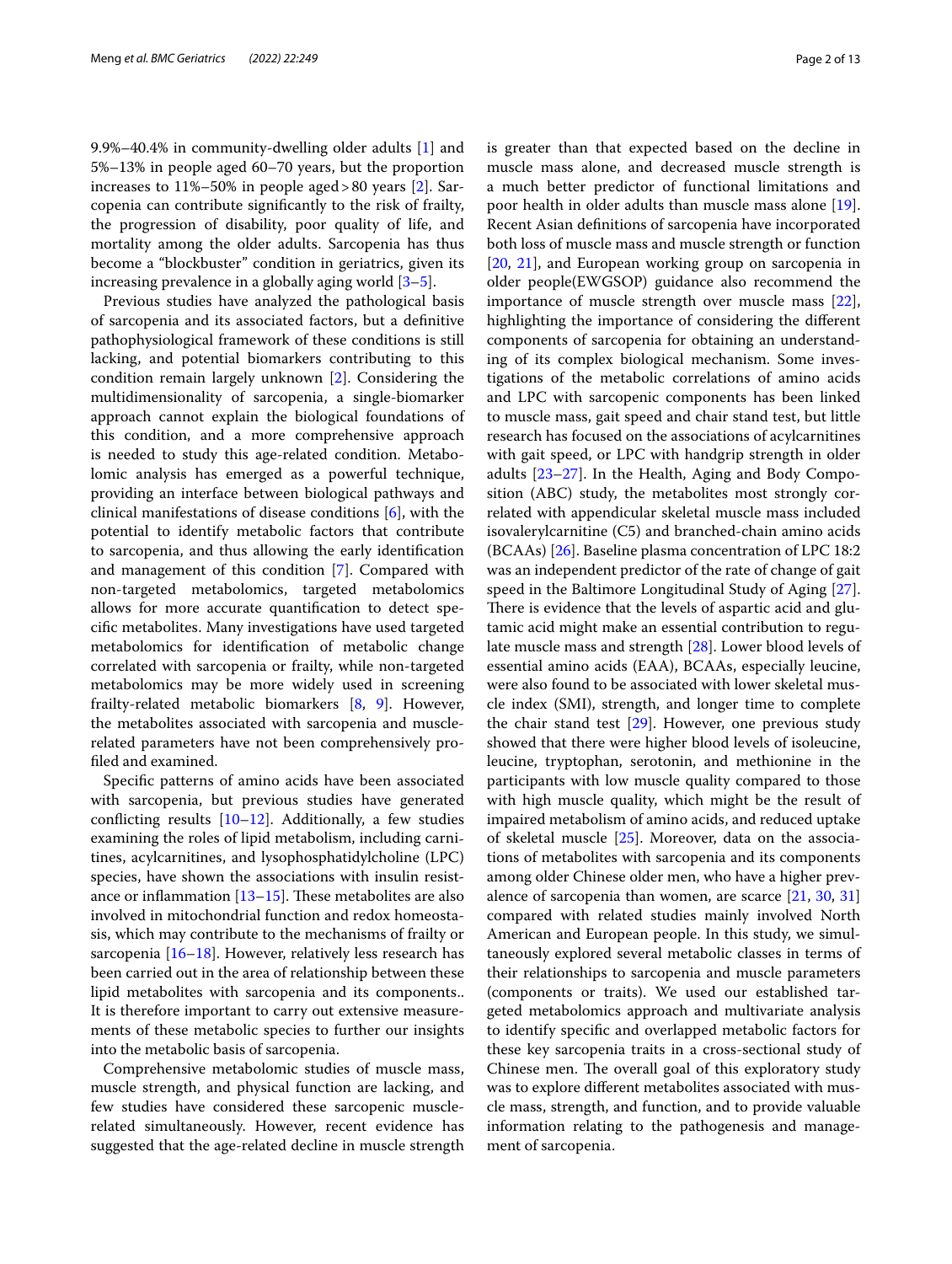## **Materials and methods**

### **Clinical data of participants**

This cross-sectional study recruited participants attending the Geriatric Medicine Department of Beijing Hospital for physical examination between August 2016 and May 2018. Older Chinese men aged 62–100 years  $(n=246)$  with available data for sarcopenia identification were included. Demographic variables included age, body mass index (BMI), smoking status, and frequency of alcohol drinking, and the participants' clinical characteristics were assessed for health status by comprehensive geriatric assessment: Physical activity was evaluated using the Chinese version of the International Physical Activity Questionnaire [\[32\]](#page-11-21);Malnutrition risk was evaluated using the Mini-Nutritional Assessment Short-Form  $(MNA-SF)$ ,  $\geq$  12scores as normal,  $\leq$  11 scores as possible malnutrition [\[33](#page-11-22)]; Polypharmacy was defned as the use of more than five medications  $[34]$  $[34]$ ; cognitive (Mini-Mental State Examination) and psychological functions (Geriatric Depression Scale). Participants were assessed for disability in six activities of daily living(ADL) tasks (Walking, dressing, bathing, eating, brushing tooth or comb hair, and toileting) and eight instrumental ADL (IADL) tasks (preparing hot meals, doing household chores, Use of public vehicles, washing clothes,shopping, Managing money, Making telephone calls, and taking medications), <16 scores as normal,  $>16$  scores as disa-bility (ADL decline) to some degree [[35\]](#page-11-24). Overnight fasting blood samples were collected and serum was isolated and stored at−80 °C until further analysis. Routine biochemical parameters were evaluated using an automated analyzer. The inclusion criteria were men older than 60 years, ability to understand and complete the questionnaires, and not sufering from severe mental or cognitive disorders. Subjects with malignant tumors, blood system diseases, chronic obstructive pulmonary disease, autoimmune diseases, infectious diseases, and subjects taking amino acid supplements were excluded. The study was approved by the Ethics Committee of the Beijing Hospital of the National Health Commission, and all participants provided written informed consent.

#### **Sarcopenia and muscle parameters**

Sarcopenia was defned according to the algorithm of the Asian Working Group for Sarcopenia (AWGS) criteria released in 2019  $[21]$  $[21]$ , including poor muscle mass and low muscle strength and/or low physical performance. Maximum handgrip strength of either hand was assessed twice using digital dynamometers (WCS-II, Beijing) to assess low muscle strength. Low physical performance was evaluated using the average of two timed walk tests over a 6-m course. Appendicular skeletal muscle mass (ASM) was measured using a bioelectrical impedance data acquisition system (Inbody720; Biospace Co, Ltd, Seoul, Korea). Low muscle strength was defned as handgrip strength<28 kg for men and low physical performance was defned as 6-m walk speed<1.0 m/s. The cutoff for height-adjusted muscle mass (i.e. skeletal muscle mass index [SMI]) by bioelectrical impedance  $was < 7.0 \text{ kg/m}^2$  in men. Physical function was assessed using the timed up and go test (TUG)  $[32]$  $[32]$ , five times sitto-stand test  $(5STS)$  [[36\]](#page-11-25), and balance [\[37](#page-11-26)].

#### **Measurements of serum metabolites**

Serum metabolites were measured by targeted liquid chromatography-tandem mass spectrometry (LC–MS/ MS), as described previously [[38](#page-11-27), [39\]](#page-11-28). The measured metabolites included branched-chain and aromatic amino acids (leucine, isoleucine, valine, phenylalanine, tryptophan, and tyrosine), glutamate, glutamine, glutamine/glutamate ratio, and carnitine, several species of acylcarnitines, and LPCs levels (16:0, 18:0, 18:1, and 18:2, trimethylamine oxide, betaine).

Briefy, aliquots of 0.01 mL of calibrators or serum samples were mixed with 0.01 mL of isotopicallylabeled internal standards, followed by the addition of 1 mL of isopropanol. After vortexing and centrifuging (3500 rpm), 0.2 mL of the supernatant was transferred and analyzed by LC–MS/MS using an AB Sciex 5500 QTRAP tandem mass spectrometer (Framingham, MA, USA) equipped with an Agilent 1260 Series HPLC system (Santa Clara, CA, USA).

#### **Statistical analysis**

Continuous variables were expressed as the mean $\pm$ standard deviation for normally distributed data and the median (P25, P75) for non-normally distributed variables. Categorical data were expressed as percentages. The normal distribution of the data was ascertained by the Kolmogorov–Smirnov test. Comparisons between sarcopenia and nonsarcopenia were analyzed by independent *t*-tests and  $\chi^2$  tests or Fisher's exact tests as appropriate. Spearman's correlation analysis was used to examine the relationships of metabolite concentrations with gait speed, SMI, and handgrip strength. All statistical tests were two-tailed and a p-value  $< 0.05$  was considered to be statistically signifcant.

Linear regression (SAS JMP 13.0.0, Cary, NC, USA) was used in multivariable analyses to determine the associations between individual metabolites and muscle parameters. The clinical potential confounding covariates, that were signifcantly associated with sarcopenia or its components in the above univariate analyses and previous studies [[12](#page-11-4), [40,](#page-11-29) [41\]](#page-11-30) were adjusted in two models, as follows: Model 1: age, body mass index, smoking status, alcohol drinking, malnutrition and physical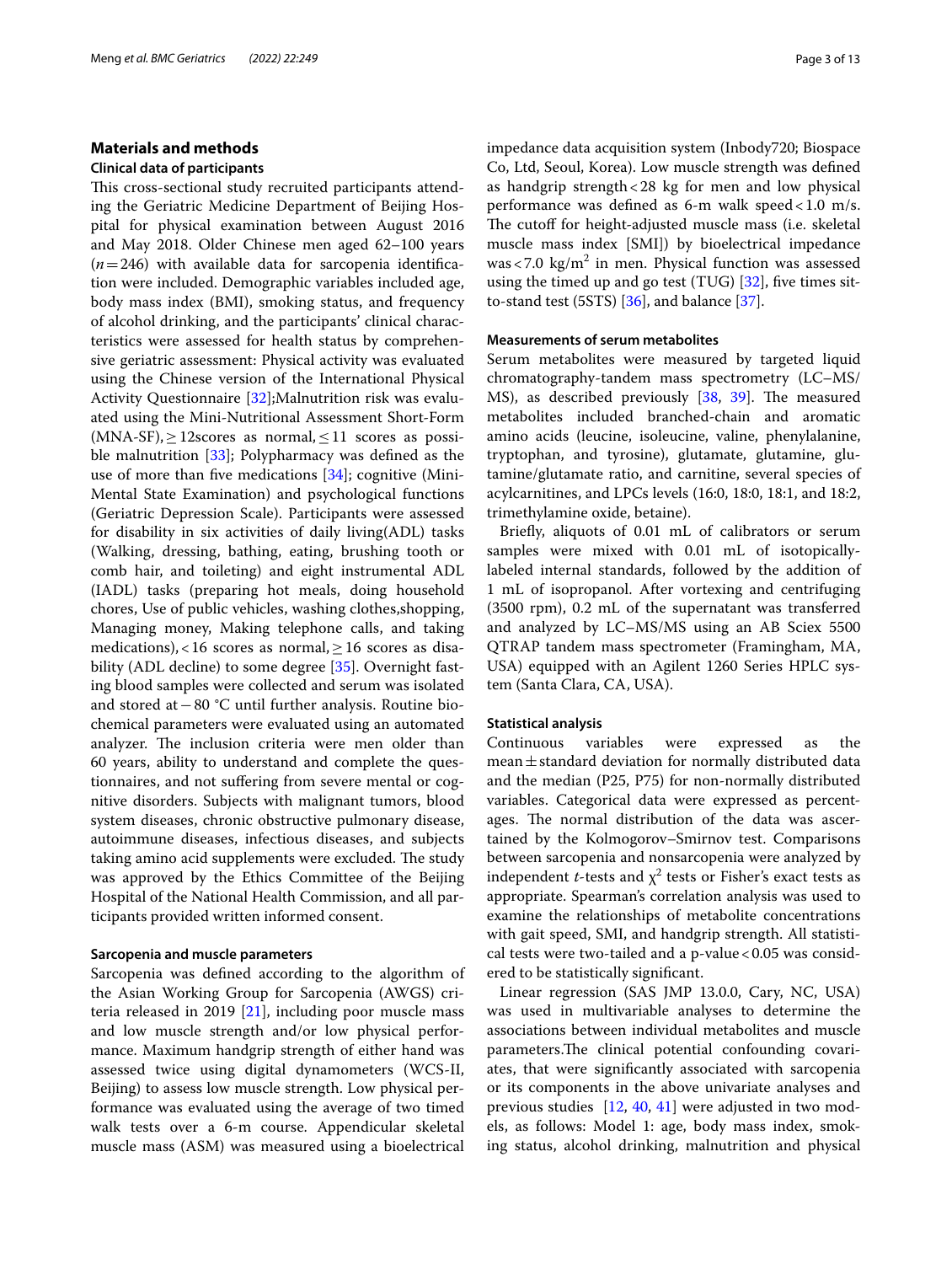activity, Model 2: further controlled for polypharmacy and comorbidities, to ensure that the detected associations were independent of clinical factors.We also carried out multivariable-adjusted logistic regression analysis to screen the signifcant factors that infuenced sarcopenia. Logistic regressions (SAS 9.3 Institute Inc., Cary, NC, USA) were performed to estimate the associations between metabolites and the presence of sarcopenia, gradually adjusting for potential confounding by model 1(age and smoking status, BMI, malnutrition, physical activity, cognition), and model 2 (added by hemoglobin, red blood cells, albumin). Polypharmacy and comorbidities did not enter the regression equation. Level of signifcance was set at  $p < 0.05$ .

To enhance the reliability of the important factors for sarcopenia, orthogonal partial least squares discriminant analysis (OPLS-DA) was preliminarily applied to distinguish those metabolites related to sarcopenia and to enhance the separation between groups using rotating principal component analysis. This multivariate analyses were performed using SIMCA-P v.14.1, as described previously [[42,](#page-11-31) [43\]](#page-11-32), because of its versatility and ability to deal with highly correlated predictors and it is more efective in focusing the correlated information onto the frst predictive component instead of scattering it onto the subsequent components  $[44]$ . The quality of OPLS-DA model was validated by the goodness of ft (R2) and the goodness of prediction indicated by the cumulated Q2 value (Q2 cum). Permutation tests were used to assess whether the model was overfitted. The area under the receiver operating characteristic (ROC) curve was used as an indicator of discriminatory power. Important factors were identifed by S-Plot and variable importance for the projection (VIP) score. A VIP score>1 indicated that the independent variable was an important factor for distinguishing sarcopenia status. Metabolites with a VIP>1 were further subjected to univariate analysis to measure the signifcance.

## **Results**

## **Clinical characteristics of participants with and without sarcopenia**

The study participants included  $65$  (26.4%) sarcopenia and 181 (73.6%) nonsarcopenia. Among the sarcopenic men, 52.8% had low handgrip strength, and 70.8% had slower gait speed. Moreover, not all the older sarcopenic men in this study met all three criteria, and 30.7% of men had decreased gait speed and 17.7% had low handgrip strength in nonsarcopenia  $(P=0.000)$ .

The clinical characteristics of sarcopenia and non-sarcopenia are shown in Table [1](#page-4-0). Compared with nonsarcopenic group, the age was not signifcant older in sarcopenic group. The sarcopenic older men had a lower activity of daily living than the nonsarcopenic group. There were no differences in nutrition status and physical function (TUG, 5STS and balance) between the two groups. Men with sarcopenia had lower levels of red blood cells, hemoglobin, and albumin. However, there were no signifcant diferences in comorbidities, polypharmacy, cognitive decline, depression status, and other general laboratory parameters between the two groups.

## **Spearman's correlations between serum metabolites and muscle parameters**

Spearman's analysis showed signifcant correlations between metabolites and muscle traits (Table [2](#page-5-0)). Although several metabolites were signifcantly correlated with muscle parameters, most correlation coefficients were low.

SMI was positively correlated with isoleucine, leucine, BCAAs, C5, and LPC 18:2, and negatively correlated with octanoyl-L-carnitine (C8),decanoyl-L-carnitine (C10), dodecanoyl-L-carnitine (C12) and tetradecanoyl-L-carnitine (C14). Levels of leucine, tryptophan, and LPC 18:2 metabolites were positively associated with handgrip strength, whereas glycine, AcyCNhexenoyl-L-carnitine(C6), C8, C10, decenoyl-L-carnitine(C10:1), C12, and C14 were negatively related to handgrip strength. Glutamic acid and LPC 18:2 were correlated with gait speed. There were no significant relationship between carnitine metabolites and gait speed.

## **Metabolites associated with muscle parameters by linear regression analysis**

Linear regression models were used to analyze the independent associations of identifed metabolic factors with the three components of sarcopenia, after adjustments for age, BMI, smoking, alcohol drinking, physical activity, malnutrition, polypharmacy, and comorbidities (Table [3](#page-5-1) and supplymentary Table [1](#page-10-5), [2, 3](#page-10-5) ).

There were significant associations between metabolites and gait speed, including positive associations for glutamate and negative associations for two acylcarnitines (C12 and C14). However, the correlation between short-chain acylcarnitine (C2) and gait speed was no longer statistically signifcant after controlling for comorbidities and polypharmacy, and there were no signifcant associations between lysophospholipids and gait speed.

Regarding handgrip strength, tryptophan was positively, and glycine, the acylcarnitines C12 and C14 were negatively associated with handgrip strength, after adjustments for potential confounders. There were no signifcant associations between lysophospholipids and handgrip strength.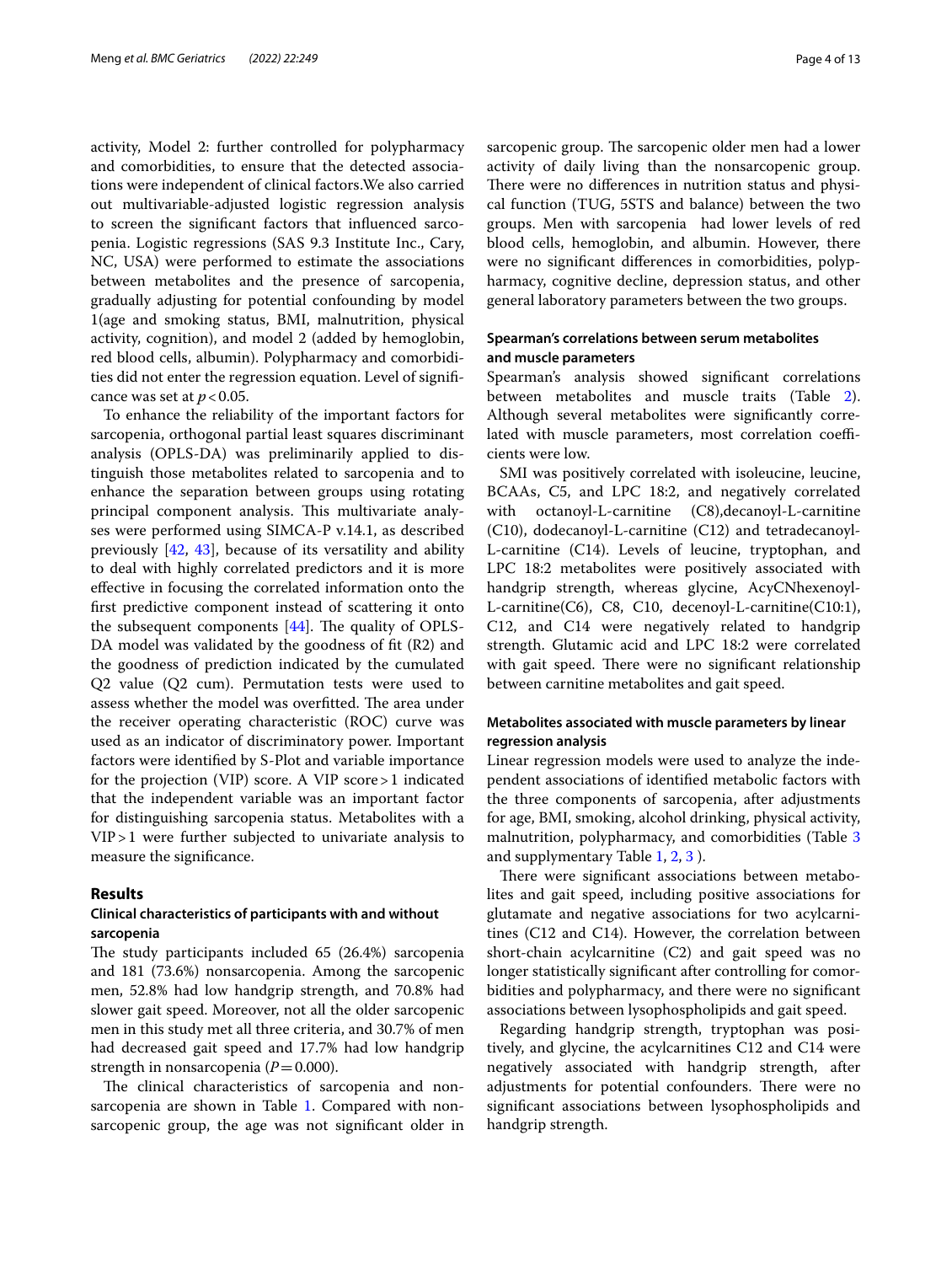<span id="page-4-0"></span>

|  |  | Table 1 Clinical characteristics of the study participants stratified by sarcopenia status |  |  |  |  |  |  |
|--|--|--------------------------------------------------------------------------------------------|--|--|--|--|--|--|
|--|--|--------------------------------------------------------------------------------------------|--|--|--|--|--|--|

| <b>Variables</b>                      | Nonsarcopenia $(n=181)$ | Sarcopenia $(n=65)$ | $t/x^2/Z$  | p-value |
|---------------------------------------|-------------------------|---------------------|------------|---------|
| Age(years) <sup>a</sup>               | 78.6 ± 7.4              | $80.9 \pm 8.5$      | 1.898      | 0.058   |
| Current smoking                       | 20.8%                   | 12.5%               | 2.406      | 0.1210  |
| Alcohol intake                        | 17.2%                   | 11.1%               | 1.474      | 0.225   |
| BMI(kg/m <sup>2</sup> ) <sup>b</sup>  | 25.8(23.7, 27.4)        | 23.0(20.9, 24.9)    | $-5.877$   | 0.000   |
| Malnutrition                          | 26.04%                  | 33.33%              | 1.380      | 0.240   |
| Comorbidities <sup>a</sup>            | $3.6 \pm 1.5$           | $4.7 \pm 1.9$       | $-0.801$   | 0.423   |
| Polypharmacy                          | 33.0%                   | 43.8%               | 2.23       | 0.134   |
| ADL decline                           | 6.8%                    | 23.6%               | 17.002     | 0.0001  |
| Cognitive decline                     | 10.4%                   | 8.3%                | 0.256      | 0.613   |
| Depression                            | 2.6%                    | 6.9%                | 5.952      | 0.114   |
| Lower activity                        | 18.8%                   | 20.8%               | 0.146      | 0.703   |
| <b>Physical function</b>              |                         |                     |            |         |
| Poor balance                          | 85%                     | 86%                 | 0.380      | 0.538   |
| 5-time sit to stand test $\geq$ 10 s  | 85%                     | 86%                 | 0.377      | 0.539   |
| Time up and go test, $\geq$ 12 s      | 84%                     | 86%                 | 0.384      | 0.535   |
| <b>Muscle-related parameters</b>      |                         |                     |            |         |
| $ASM(kq)^b$                           | 21.3(18.9, 23.1)        | 17.0(12.1, 18.5)    | $-7.388$   | 0.000   |
| SMI(kg/m <sup>2</sup> ) b             | 7.4(7.0, 87.9)          | 6.3(4.7, 6.7)       | $-8.179$   | 0.000   |
| Handgrip strength (kg) b              | 30.6(20.1, 35.1)        | 17.0(0.0, 24.6)     | $-6.699$   | 0.000   |
| Gait speed (m/s) b                    | 1.0(0.5, 1.0)           | 0.7(0.5, 1.0)       | $-2.818$   | 0.005   |
| Blood general parameters <sup>b</sup> |                         |                     |            |         |
| Red blood cell (10 <sup>12</sup> /L)  | 4.62(4.36, 4.96)        | 4.52(4.23, 4.84)    | $-1.998$   | 0.046   |
| White blood cell (10 <sup>9</sup> /L) | 5.9(4.8, 7.0)           | 5.8(4.7, 7.0)       | $-0.240$   | 0.810   |
| Platelets (10 <sup>9</sup> /L)        | 182.0(156.5, 210.5)     | 192.0(162.5, 220.0) | 1.519      | 0.129   |
| Hemoglobin (g/L)                      | 143(134, 151)           | 137(127, 145)       | $-3.630$   | 0.000   |
| Fasting glucose (mmol/L)              | 5.7(5.3, 6.4)           | 5.7(5.3, 6.2)       | $-0.473$   | 0.636   |
| HbALc(%)                              | 57(5.4, 6.1)            | 5.8(5.5, 6.2)       | 1.039      | 0.299   |
| Triglyceride (mmol/L)                 | 1.3(0.9, 1.8)           | 1.1(0.8, 1.5)       | $-1.620$   | 0.105   |
| Total cholesterol (mmol/L)            | 4.0(3.3, 4.9)           | 4.1(3.4, 4.7)       | 0.291      | 0.771   |
| LDL-C(mmol/L)                         | 2.3(1.8, 3.0)           | 2.3(1.9, 2.8)       | 0.018      | 0.986   |
| HDL-C(mmol/L)                         | 1.2(1.0, 1.4)           | 1.2(1.0, 14)        | 0.189      | 0.850   |
| ALT(U/L)                              | 17.8(14.5, 23.0)        | 18(14.5, 23.5)      | $-0.236$   | 0.814   |
| AST(U/L)                              | 27(23, 31.5)            | 27(24, 32)          | 0.552      | 0.581   |
| Albumin (g/L)                         | 41.0(0.0, 43.0)         | 39.5(0.0, 42.0)     | $-2.536$   | 0.011   |
| Uric acid (µmoo/L)                    | 349.0(309.0, 417.5)     | 339.5(275.0, 407.0) | $-1.582$   | 0.114   |
| Creatinine (µmoo/L)                   | 77.0(68.0, 91.0)        | 76.0(62.0, 86.5)    | $-0.1.274$ | 0.203   |
| BUN (mmoo/L)                          | 5.6(4.5, 6.9)           | 5.8(5.1, 6.7)       | 1.202      | 0229    |

a Data are shown as Mean±standard deviation, b shown as medians and 25th-75th percentiles. Abbreviates: *ADL* activities of daily living, *BMI* body mass index, *ASM* appendicular skeletal muscle, *SMI* skeletal muscle index, *HbALc* Glycosylated Hemoglobin, *LDL-C* low density lipoprotein cholesterol, *HDL-C* high density lipoprotein cholesterol, *ALT* glutamate pyruvate transaminase, *AST* Aspartate aminotransferase, *BUN* Blood urea nitrogen

With respect to muscle mass, only LPC 16:0 was signifcantly associated with SMI after controlling for all the covariates. Regarding acylcarnitine, the levels of C12 and C14 were negatively associated with both reduced handgrip strength and slow gait speed in apart from SMI. Additionally, no efect of BCAAs on the

three components of sarcopenia was found in linear regression analysis.

## **Identifcation of metabolites associated with sarcopenia by multivariate analyses**

Logistic regression analyses were performed to investigate the associations between metabolic factors and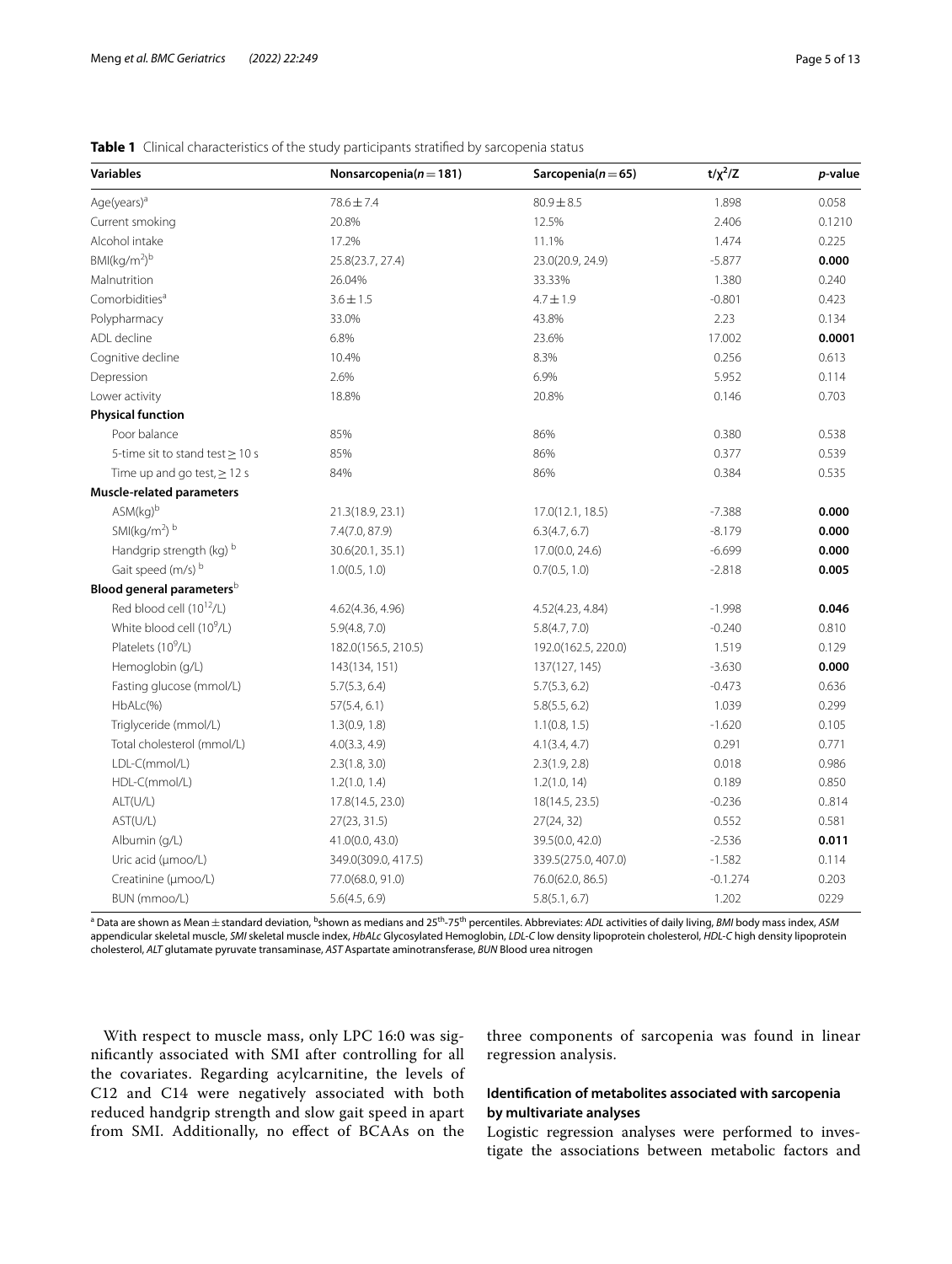<span id="page-5-0"></span>**Table 2** Signifcant Spearman correlations of serum metabolite with muscle parameters

| <b>Variables</b>              | lleucine    | Leucine BCAA Glu |       |       | Tryptophan Glycine C5 |          |          | C6       | C8       | C <sub>10</sub> | C <sub>12</sub> | C14      | <b>LPC 18:2</b> |
|-------------------------------|-------------|------------------|-------|-------|-----------------------|----------|----------|----------|----------|-----------------|-----------------|----------|-----------------|
| SMI                           | $r = 0.176$ | 0.135            | 0.141 | 0.054 | 0.076                 | -0.086   | 0.190    | $-0.108$ | -0.156   | $-0.145$        | $-0.159$        | $-0.158$ | 0.140           |
|                               | $P$ 0.004   | 0.028            | 0.022 | 0382  | 0.218                 | 0.169    | 0.0267   | 0.081    | 0.011    | 0.019           | 0.010           | 0.010    | 0.023           |
| Handgrip strength $r = 0.105$ |             | 0.125            | 0.115 | 0.097 | 0.235                 | -0136    | $-0.088$ | -0.155   | $-0.190$ | $-0.188$        | $-0.206$        | $-0.188$ | 0.130           |
|                               | $P = 0.090$ | 0.042            | 0.063 | 0.117 | 0.000                 | 0.027    | 0.157    | 0.012    | 0.002    | 0.002           | 0.001           | 0.002    | 0.005           |
| Gait speed                    | 0.078       | 0.078            | 0.075 | 0.146 | 0.120                 | $-0.019$ | $-0.107$ | $-0.031$ | $-0.027$ | $-0.028$        | $-0.050$        | -0.095   | 0.171           |
|                               | P 0.206     | 0.206            | 0.228 | 0.017 | 0051                  | 0.763    | 0.083    | 0622     | 0.661    | 0.656           | $-0.206$        | 0.123    | 0.035           |

Abbreviates: SMI: skeletal muscle index, BCAA: branched chain amino acids, Glu: Glutamte, C5:valeryl-L-carnitine,C6:AcyCNhexenoyl-L-carnitine,C8:octanoyl-Lcarnitine,C10:decanoyl-L-carnitin, C12:dodecanoy-L-carnitine,C14:tetradecanoyl-L-car-nitine, LPC18:2: 1-linoleoyl-2-hydroxy-sn-glycero-3-phosphocholine

<span id="page-5-1"></span>**Table 3** Liner regression analysis for associations of serum metabolites with muscle parameters

| variables      | Handgrip strength |           |       | Gait speed |       |       | SMI           |           |       |
|----------------|-------------------|-----------|-------|------------|-------|-------|---------------|-----------|-------|
|                | β                 | <b>SE</b> | P     | β          | SE    | P     | $\pmb{\beta}$ | <b>SE</b> | P     |
| Valine         | $-0.030$          | 0.062     | 0.627 | $-0.001$   | 0.004 | 0.767 | $-0.009$      | 0.015     | 0.526 |
| lleucine       | $-0.088$          | 0.168     | 0.599 | $-0.001$   | 0.011 | 0.929 | $-0.010$      | 0.040     | 0.807 |
| Leucine        | 0.0125            | 0.098     | 0.898 | 0.002      | 0.007 | 0.706 | $-0.003$      | 0.023     | 0.897 |
| Tyrosine       | 0.1364            | 0.130     | 0.294 | 0.005      | 0.009 | 0.598 | $-0.033$      | 0.0318    | 0.280 |
| Tryptophan     | 0.362             | 0.132     | 0.007 | 0.016      | 0.009 | 0.069 | $-0.021$      | 0.032     | 0.509 |
| Glutamine      | 0.009             | 0.056     | 0.876 | $-0.002$   | 0.003 | 0.675 | $-0.013$      | 0.013     | 0.316 |
| Glutamate      | 0.041             | 0.079     | 0.604 | 0.010      | 0.005 | 0.049 | 0.004         | 0.019     | 0.832 |
| Glycine        | $-0.039$          | 0.019     | 0.043 | $-0.002$   | 0.001 | 0.156 | $-0.006$      | 0.005     | 0.171 |
| Gln/Glu        | $-0.555$          | 0.852     | 0.516 | $-0.091$   | 0.057 | 0.113 | $-0.156$      | 0.202     | 0.441 |
| <b>BCAA</b>    | $-0.011$          | 0.033     | 0.751 | $-0.000$   | 0.002 | 0.962 | $-0.003$      | 0.008     | 0.668 |
| C <sub>2</sub> | $-0.473$          | 0.547     | 0.388 | $-0.070$   | 0.037 | 0.058 | $-0.047$      | 0.129     | 0.714 |
| C <sub>5</sub> | 18.866            | 46.553    | 0.686 | 1.126      | 3.140 | 0.720 | 15.414        | 10.965    | 0.161 |
| C8             | $-14.478$         | 8.900     | 0.105 | $-0.400$   | 0.603 | 0.508 | 0.437         | 2.116     | 0.837 |
| C10            | $-12.446$         | 7.014     | 0.077 | $-0.434$   | 0.475 | 0.363 | 0.045         | 1.669     | 0.979 |
| C12            | $-61.396$         | 29.987    | 0.042 | $-4.337$   | 2.021 | 0.033 | $-1.499$      | 7.151     | 0.834 |
| C14            | $-228.4$          | 92.431    | 0.014 | $-16.739$  | 6.219 | 0.008 | $-19.489$     | 22.096    | 0.379 |
| C16            | $-8.973$          | 32.181    | 0.781 | $-2.307$   | 2.166 | 0.288 | $-1.484$      | 7.609     | 0.846 |
| LPC16:0        | 0.003             | 0.013     | 0.818 | 0.002      | 0.001 | 0.080 | 0.006         | 0.003     | 0.044 |
| LPC18:2        | 0.061             | 0.036     | 0.090 | 0.004      | 0.002 | 0.131 | 0.012         | 0.008     | 0.148 |

Adjusted variables: Age, BMI, smoking, alcohol drinking, physical activity, malnutrition, polypharmacy, comorbidities

Abbreviates: *SMI* skeletal muscle index, *Glu* glutamate, *Gln* glutamine, *BCAA* branched-chain-amino acids, *C2* acetylcarnitine, C5:valeryl-L-carnitine,C8:octanoyl-Lcarnitine,C10:decanoyl-L-carnitin,C12:dodecanoy-L-carnitine,C14:tetradecanoyl-L-car-nitine,C16:hexadec-C16anoyl-L-carnitine, LPC16:0:1-palmitoyl-2-hydroxy-snglycero-3-phosphocholine, LPC18:2: 1-linoleoyl-2-hydroxy-sn-glycero-3-phosphocholine

the presence of sarcopenia. Sarcopenia was signifcantly associated with C5 as a categorical variable (third compared with lowest quartile) (odds ratio (95% confdence interval: 0.363 (0.153, 0.865),  $p = 0.0222$ ) after adjusting for age, BMI, smoking status, malnutrition, cognition, and hemoglobin; however, the association was no longer signifcant after adjusting for the covariates of serum albumin, red blood cells. There were no significant associations between amino acids, other acylcarnitines, and LPC and the presence of sarcopenia in Logistic regression model.

To verify the diferent metabolic features in participants with sarcopenia, we constructed an OPLS-DA classifcation model to select characteristic metabolites that distinguished sarcopenia from non-sarcopenia along the main component. The OPLS-DA model revealed no clear separation between older sarcopenic and non-sarcopenic participants (Fig.  $1A$  $1A$ ). The parameters of goodness of ft and goodness of prediction in the preliminary OPLS-DA model showed that this model had a certain ability to explain but low ability to predict sarcopenia (R2X=0.615, R2Y=0.172, Q2=0.0316).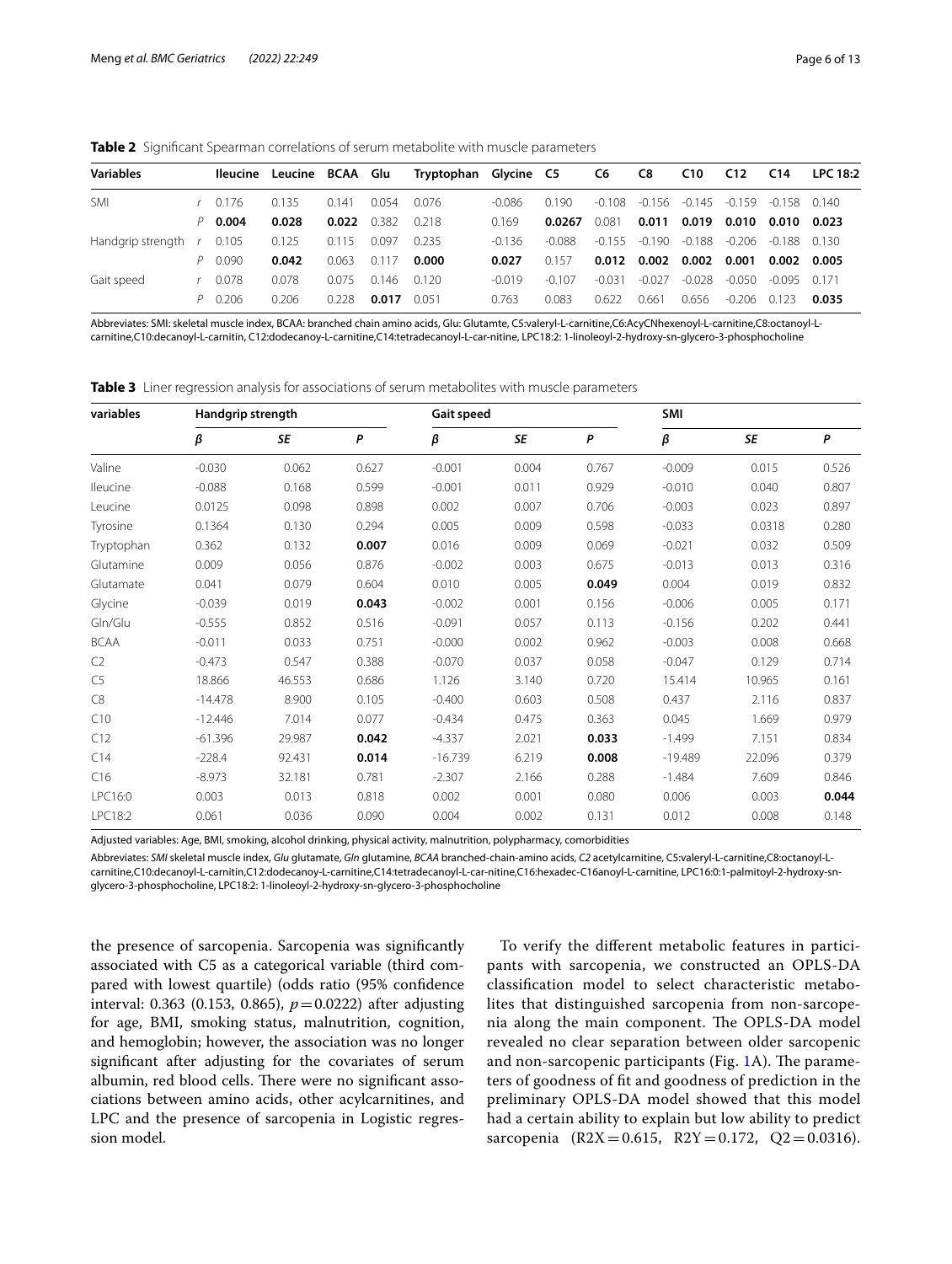

<span id="page-6-0"></span>The S-Plot (Fig. [1B](#page-6-0)) and VIP score (Fig. [1C](#page-6-0)) showed the possible important metabolic discriminants between the two groups. The variables corresponding to VIP are reported in Table [4.](#page-7-0) Three LPCs contributed signifcantly to the discrimination model: participants with sarcopenia were characterized by lower levels of LPC16:0, LPC18:2, and LPC18:0. After univariate analysis, sarcopenic participants had signifcantly lower level of C5 compared with the non-sarcopenic group  $(P=0.026)$ , while serum concentrations of other amino acids, acylcarnitines, and LPC lipid were similar between the groups. Permutation tests indicated that the model was reliable and had a low risk of over-ftting. The area under the curve  $(AUC)$  of the model was greater than 0.7 with the discriminatory power to some accuracy (Supplementary Fig. [1\)](#page-10-5).

The specific and overlapped metabolic factors for three sarcopenic traits by univariate and multivariate analysis are shown in Fig. [1](#page-6-0)D.

#### **Discussion**

Sarcopenia-related decreases in muscle mass, strength, and function can result in adverse health outcomes and subsequent loss of independence in older adults. Characterizing the metabolic profle associated with reduced muscle mass and strength in older persons could thus have important translational implications for identifying subjects at high risk of sarcopenia and early preventive strategies and treatments. The present study investigated the associations between metabolites and sarcopenia and its parameters in older Chinese men (mean age 79.2 $\pm$ 7.8 years). We used a targeted metabolomics approach and simultaneously analyzed amino acids, carnitine, acylcarnitines, and LPCs to identify specifc and overlapped metabolic factors for key sarcopenia traits. The results revealed that C5 level was independently associated with the presence of sarcopenia and was positively correlated with SMI, suggesting that C5 (intermediates and byproducts of BCAA catabolism, a marker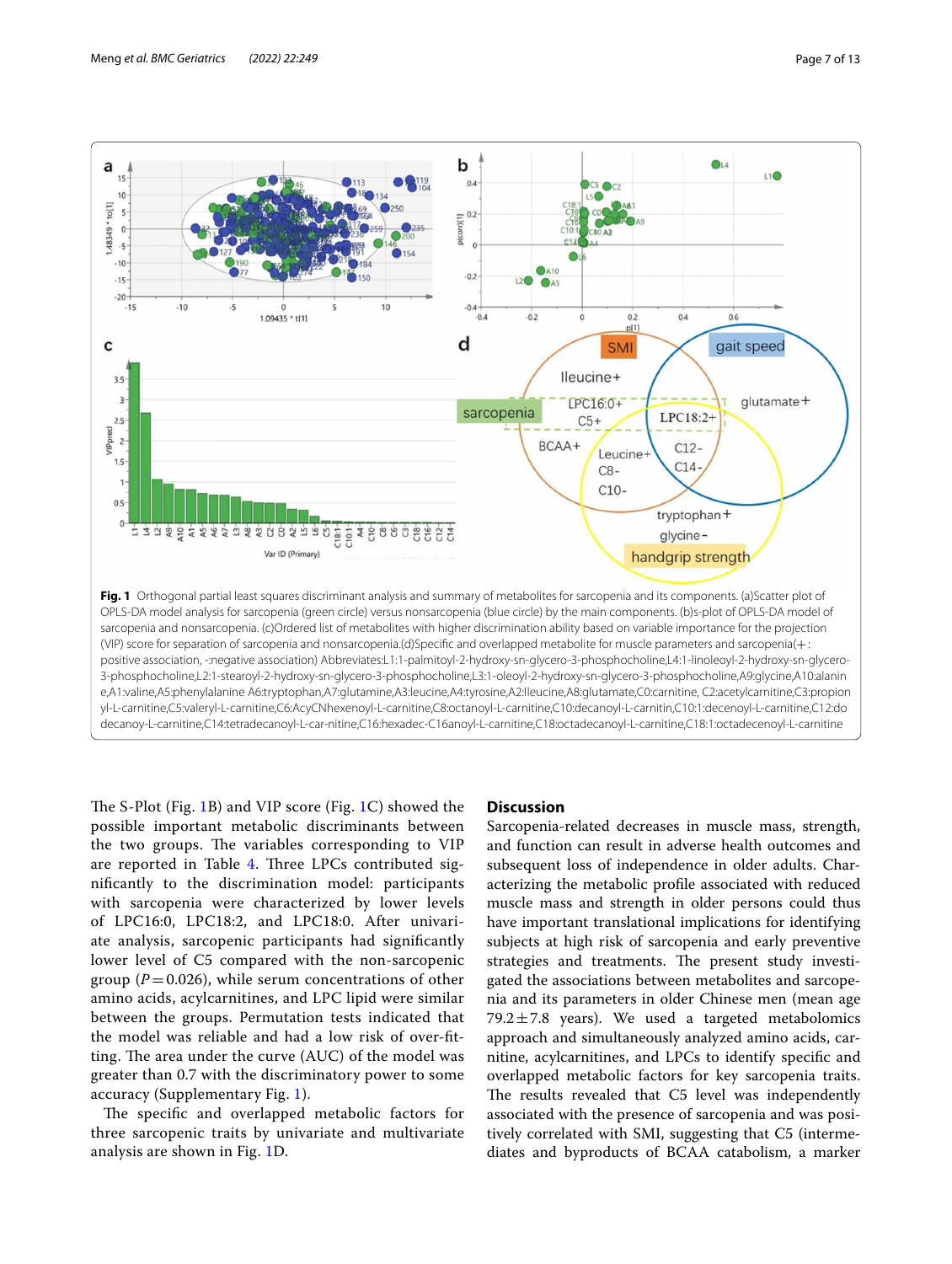| variables      | Nonsarcopenia        | Sarcopenia           | <b>VIP</b> | t/Z      | P value |
|----------------|----------------------|----------------------|------------|----------|---------|
|                | $(n=181)$            | $(n=65)$             |            |          |         |
| LPC16:0        | 117.27(88.63,142.54) | 105.16(85.23,129.62) | 3.896      | $-1.543$ | 0.123   |
| LPC18:2        | 28.67(19.88,36.35)   | 24.6(18,34.32)       | 2.681      | $-1.631$ | 0.103   |
| LPC18:0        | 36.78(30.52,42.05)   | 36.01(30.56,43.05)   | 1.077      | 0.204    | 0.839   |
| Glycine        | 38.66(32.64,48.82)   | 39.31(35.04,43.34)   | 0.966      | 0.0580   | 0.954   |
| Alanine        | 49.19(41.52,57.65)   | 49.54(42.41,57.35)   | 0.825      | 0.053    | 0.958   |
| Valine         | 40.07(34.88,44.54)   | 38.19(33.88,42.16)   | 0.820      | $-1.566$ | 0.1174  |
| Phenylalanine  | 18.71(16.48,21.84)   | 19.09(17.01,22.67)   | 0.728      | 1.011    | 0.312   |
| Tryptophan     | 16.8(14.88,19.15)    | 16.16(14.64,18.35)   | 0.688      | $-1.530$ | 0.126   |
| Glutamine      | 25.32(20.28,30.74)   | 26.75(20.64,29.74)   | 0.683      | $-0.380$ | 0.704   |
| LPC18:1        | 17.5(14.87,20.82)    | 16.91(14.73,20.19)   | 0.645      | $-0.607$ | 0.544   |
| Glutamate      | 21.93(19.23,24.89)   | 20.97(17.09,24.14)   | 0.543      | $-1.608$ | 0.108   |
| Leucine        | 25.54(22.41,28.9)    | 25.43(21.24,27.66)   | 0.504      | $-1.059$ | 0.290   |
| C <sub>2</sub> | 2.16(1.69,2.58)      | 2.05(1.61,2.59)      | 0.496      | $-0.775$ | 0.439   |
| Carnitine      | 10.04(8.99,11.61)    | 10.03(8.5,11.91)     | 0.484      | $-0.536$ | 0.592   |
| Ileucine       | 12.67(10.96,14.59)   | 11.91(10.31,13.99)   | 0.347      | $-1.708$ | 0.088   |
| <b>TMAO</b>    | 0.43(0.28, 0.66)     | 0.42(0.27, 0.67)     | 0.325      | $-0.501$ | 0.616   |
| Betaine        | 7.78(6.46,9.13)      | 8.12(6.25,9.17)      | 0.173      | 0.109    | 0.913   |
| C5             | 0.03(0.02, 0.03)     | 0.02(0.02, 0.03)     | 0.059      | $-2.266$ | 0.023   |
| $C18:1-$       | 0.1(0.08, 0.11)      | 0.09(0.08, 0.11)     | 0.049      | $-0.829$ | 0.407   |
| C10:1          | 0.13(0.1, 0.17)      | 0.13(0.1, 0.19)      | 0.041      | 0.357    | 0.721   |

<span id="page-7-0"></span>**Table 4** Serum concentrations of discriminant analytes and variable importance in projection (VIP) values in participants with and without sarcopenia

Serum concentrations are shown as median and interquartile range(P25, P75)

Abbreviates:LPC16:0:1-palmitoyl-2-hydroxy-sn-glycero-3-phosphocholine,LPC18:0:1-stearoyl-2-hydroxy-sn-glycero-3-phosphocholine,LPC18:1:1-oleoyl-2-hydroxysn-glycero-3-phosphocholine,LPC18:2:1-linoleoyl-2-hydroxy-sn-glycero-3-phosphocholine, C2:acetylcarnitine, C5:valeryl-L-carnitine, C10:1:decenoyl-L-carnitine, C18:1:octadecenoyl-L-carnitine, TMAO: trimethylamine oxide

of fatty acid oxidation) may act as a potential marker of muscle mass and sarcopenia. Regarding the overlapped metabolites for muscle parameters, ten metabolites were associated with muscle mass, including six (leucine, C8, C10, C12, C14, and LPC18:2) associated with handgrip strength, three of which (C12, C14, and LPC18:2) were also associated with walking speed. Specifcally, tryptophan was related positively and glycine was related negatively with handgrip strength, while glutamate was positively associated with gait speed. Additionally, isoleucine, BCAA, and LPC16:0 were positively associated with SMI, respectively. The characterization of the metabolic features of sarcopenia and its components provides a reference of potential mechanism and directions for the management of sarcopenia.

Previous studies have investigated the role of amino acids in sarcopenia. In particular, lower plasma concentrations of the BCAAs leucine and isoleucine were found in older, sarcopenic community-dwelling individuals in Norway, using independent-samples *t*-tests [\[7](#page-11-0), [10](#page-11-3)]. Conversely, older Japanese people with sarcopenia were characterized by higher concentrations of proline according to logistic regression analysis [\[11](#page-11-34)]. Additionally, levels of essential amino acids (EAAs), including lysine, methionine, phenylalanine, and threonine, as well as BCAAs and choline (no specifc class was identifed), were inversely associated with sarcopenia among 189 older community-dwelling individuals (mean age 73.2 years), according to logistic regression analysis [[12\]](#page-11-4). Aleman-Mateo and colleagues [\[45\]](#page-11-35) found that seven of the nine EAAs (methionine, lysine, phenylalanine, threonine, and the three BCAAs) were negatively associated with sarcopenia, and were positively associated with muscle mass. In contrast to the specifc patterns of circulating amino acids associated with sarcopenia in previous studies, the current results found no signifcant changes in BCAA, leucine, or isoleucine, which are essential for maintaining muscle strength, but these were associated with SMI by Spearman analysis.

Skeletal muscle mass, which comprises the largest fraction of total body fat-free mass and an essential feature of sarcopenia, has been reported to decline at a rate of 1%–2% per year in persons older than 50 years, resulting in reduced strength and functional capacity [\[31](#page-11-20)]. Specifc patterns of circulating amino acids, carnitine, and LPC have been associated with muscle mass and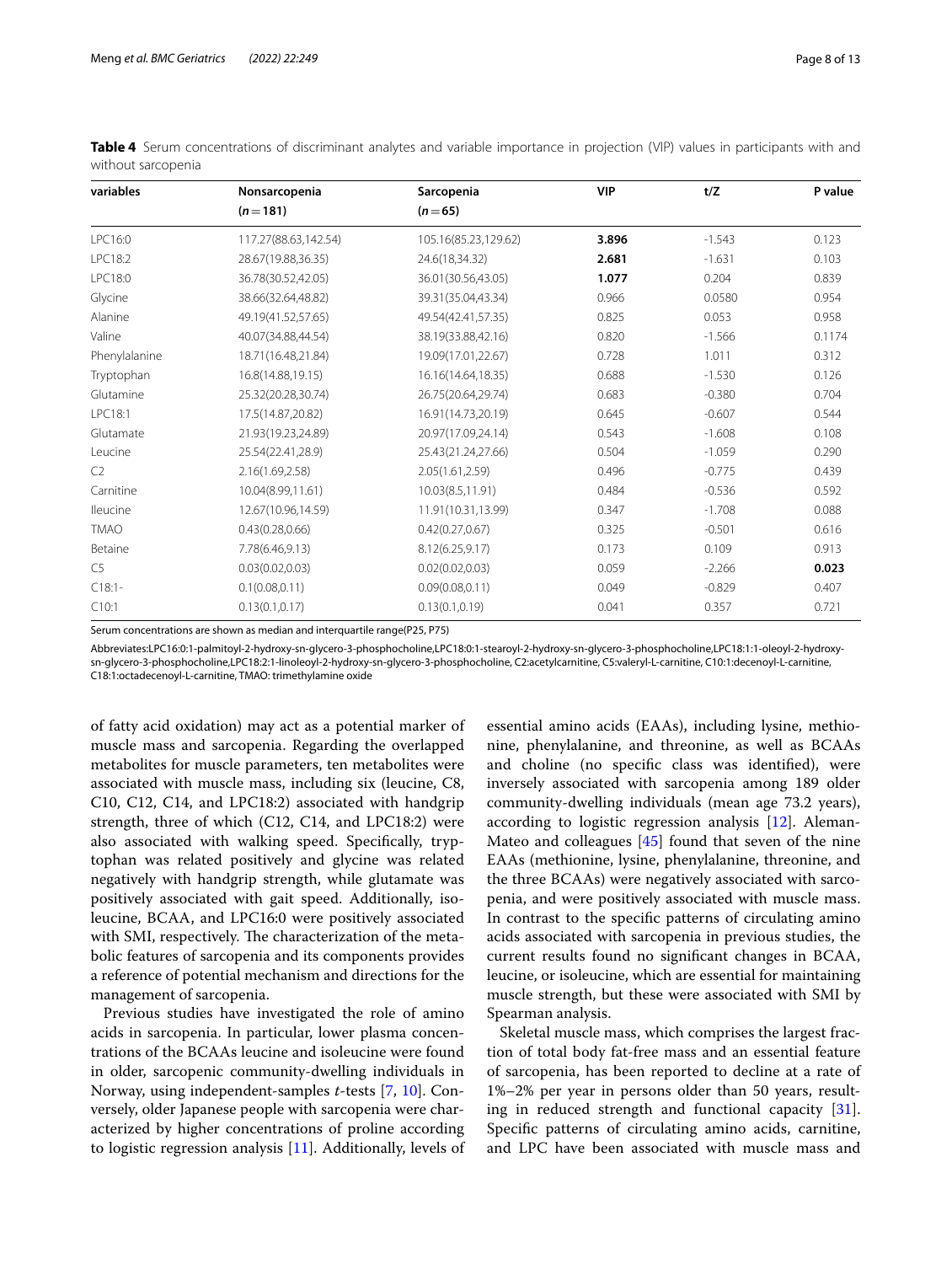quality in older adults. In the cross-sectional Maastricht Sarcopenia study (MaSS), generalized linear modelling and logistic regression showed that lower blood levels of EAAs, total BCAAs, and leucine were associated with lower SMI, whereas no association was found for total amino acids  $[46]$  $[46]$ . The Baltimore Longitudinal Study of Aging used targeted metabolomics to reveal lower levels of circulating leucine, isoleucine, tryptophan, serotonin, and methionine in older subjects with poor muscle quality. There was also a decrease in the LPCs acyl (a)  $C16:1$ and C18:1 in patients with lower muscle quality relative to controls, indicating that these metabolites were potential biomarkers for muscle mass decline in older adults [[47\]](#page-11-37). A previous study reported that nine metabolites, including seven BCAAs or BCAA-related metabolites (such as leucine and isoleucine) and isovalerylcarnitine (C5) were positively and signifcantly associated with both thigh muscle cross-sectional area and fat-free mass index, while one tryptophan-related metabolite (indolepropionate) was negatively related to these parameters. Moreover, negative associations with cross-sectional area were found for two lysophospholipids (1-linoleoylglycerophosphoethanolamine and 2-linoleoylglycerophosphoethanolamine), but no signifcant associations between lysophosphatidylethanolamines and fat-free mass index were identifed [\[41](#page-11-30)] in linear regression analysis. Our fndings were consistent with prior evidence regarding the associations of C5 and LPC, as well as BCAA and leucine, with SMI. Similar to our study, Murphy and colleagues [[26\]](#page-11-15) performed metabolomics analysis of plasma from 319 black men in the Health, Aging and Body Composition (ABC) study, and Pearson's partial correlations showed that the metabolites most strongly correlated with appendicular skeletal muscle mass included acylcarnitine C5 (positively correlated) and BCAAs. Moreover, Linear regression analysis with sex and leucine as independent variables also showed that leucine concentration was signifcantly correlated with SMI [\[10](#page-11-3)].

Handgrip strength has been proposed as a robust predictor of frailty and sarcopenia. Identifying biomarkers for declining handgrip strength could thus deepen our understanding of the mechanism underpinning sarcopenia. Acylcarnitines are metabolites generated by fatty acid metabolism in the mitochondria, and are dysregulated in multiple disorders afecting the musculature. A previous study showed that baseline levels of shortchain dicarboxylic and hydroxylated acylcarnitines were inversely associated with and signifcantly explained the variability in 18-month decline in handgrip strength, with the acylcarnitine species C4-OH accounting for most of the variance [[48](#page-11-38)]. In contrast, the current results found no association with short-chain acylcarnitine, while medium- and long-chain acylcarnitine (C8, C10, and especially C12, and C14) were negatively associated with handgrip strength in linear regression analysis. Regarding amino acids, MaSS indicated that lower blood levels of EAAs, total BCAAs, and leucine were associated with lower handgrip strength by linear analysis, whereas no association was found for total amino acids [[46\]](#page-11-36). We found a positive relationship between handgrip strength and leucine according to Spearman's analysis, and a positive relationship with tryptophan (an aromatic EAA involved in kynurenine metabolism in muscle) and negative relationship with glycine (a non-EAA involved in anti-infammatory processes, immune function, and anti-oxidation reactions) by both Spearman's and linear regression analyses.

Gait speed is an important measure of lower extremity physical performance in older adults and is widely used for the consensus defnition of frailty and sarcopenia. Previous studies have indicated that walking speed can predict life span [\[48\]](#page-11-38), and one study has even proposed that walking speed can be used as the sixth vital sign[[49](#page-11-39)]. Toots, et al. have found lower walking speed was signifcantly associated with an increased risk of allcause mortality after adjustment for multiple confounders[[50\]](#page-12-0). Physical performance measures, particularly gait speed, have been extensively studied as potential measures for identifying older adults at risk of impaired mobility  $[24]$  $[24]$  and cognition, dementia  $[51, 52]$  $[51, 52]$  $[51, 52]$ , and mortality [\[53\]](#page-12-3). Lower blood levels of EAAs, total BCAAs, and leucine were associated with slower gait speed [\[24](#page-11-40)]. Among 313 black men in the Health ABC Study (median age 74 years), the metabolites salicylurate and 2-hydroxyglutarate were correlated with gait speed by partial correlation analysis. Metabolites of amino acids and their degradation (indoxy sulfate) were among the 23 metabolites associated with incident impaired mobility by Cox regression models [[46](#page-11-36)]. In the current results, glutamate was positively associated with gait speed by Spearman's and linear analyses, but there was no association between BCAA or tryptophan and gait speed. Glutamate is a crucial intermediate of muscle energy metabolism and liver-muscle metabolic interchange under both physiologic and pathologic conditions [\[54\]](#page-12-4). Perturbations in the circulating glutamate pool may be indicative of skeletal muscle dysfunction and are commonly encountered in age-related chronic conditions and models of muscle atrophy [[55\]](#page-12-5). Our fndings of an association between glutamic acid and gait speed support a role of glutamate in presence of sarcopenia.

The most abundant LPC in human plasma is 16:0 followed by 18:2, 18:0/18:1, 20:4, and other minor LPC species. Low plasma LPC 18:2 has previously been shown to predict impaired glucose tolerance, insulin resistance, memory impairment, and lower LPC levels were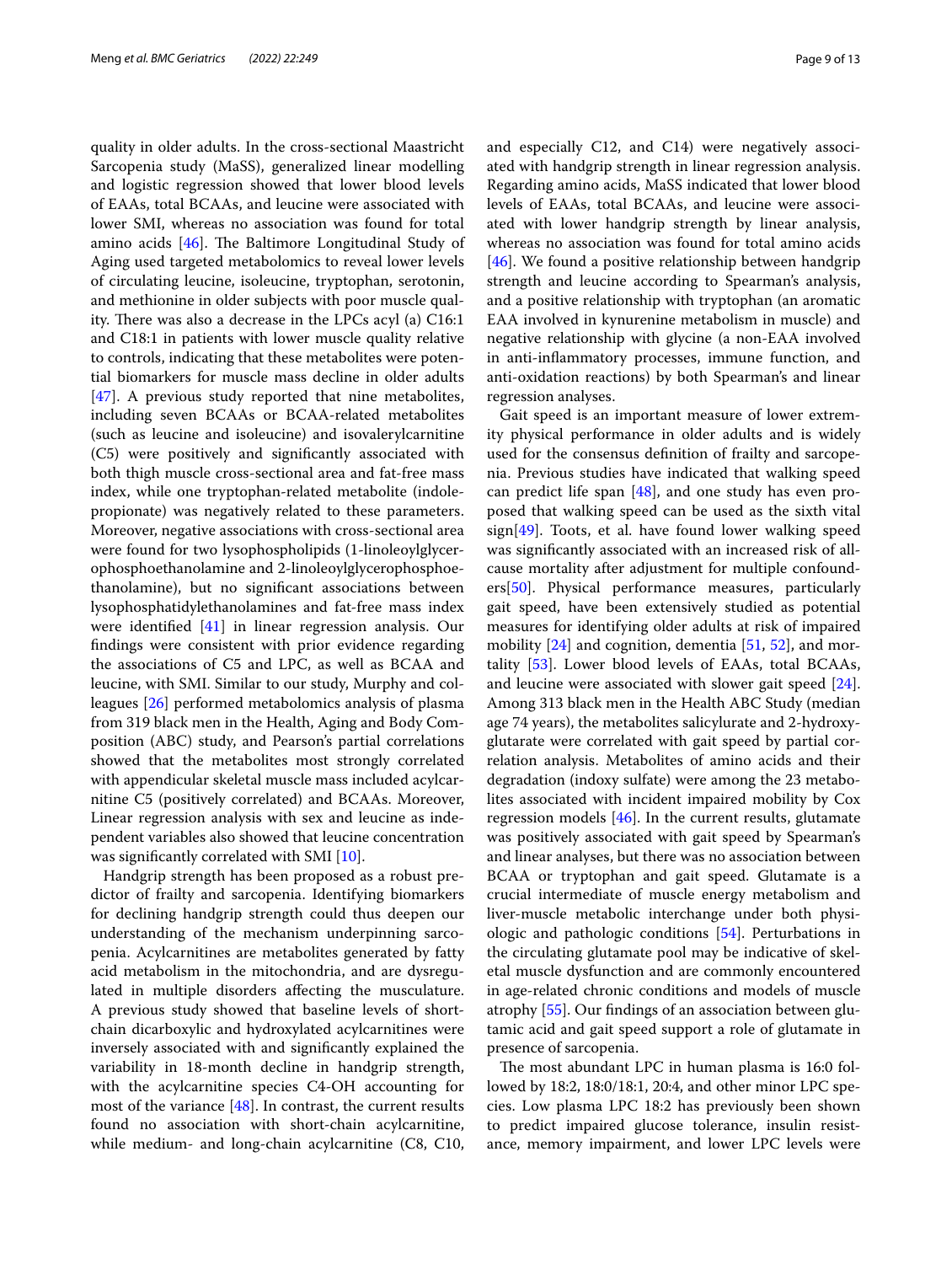associated with impaired mitochondrial oxidative capacity of skeletal muscles [\[16](#page-11-7), [56](#page-12-6)]. Of 148 plasma metabolites (amino acids, biogenic amines, hexoses, glycerophospholipids) measured, LPC 17:0, 18:1, and 18:2 were signifcantly associated with gait speed, while baseline plasma LPC 18:2 was also an independent predictor of the rate of change of gait speed during subsequent follow-up from the Baltimore Longitudinal Study of Aging [\[27](#page-11-14)]. In line with previous studies, we also found that LPC18:2 was positively linked to gait speed by Spearman's analysis, but not by linear regression analysis. In respect of carnitine and acylcarnitines, they are also involved in mitochondrial transport of fatty acids and are relevant agents for normal mitochondrial function. Mediumand long-chain acylcarnitines are elevated in conditions with vascular inflammation and insulin resistance [\[57](#page-12-7)], which alter intracellular energy production and muscle contraction [[58\]](#page-12-8). A small cross-sectional study found signifcant Spearman correlations between higher plasma concentrations of medium and long-chain acylcarnitines and lower physical performance, measured by the Short Physical Performance Battery total score (including gait speed, balance, and 5STS) [[23](#page-11-13)]. As in our study, the predominant species contributing to this association were the long-chain acylcarnitines (C12 and C14). The negative associations between acylcarnitine levels and gait speed aligned with prior evidence. A case–control study nested in the Seniors-ENRICA cohort of communitydwelling older adults found that higher plasma concentrations of medium- and long-chain acylcarnitines were associated with a higher risk of lower Short Physical Performance Battery [\[59](#page-12-9)]. The causes of impaired muscle mass and strength during aging were examined in a previous study, which compared genome-wide transcriptional changes in sarcopenic versus age-matched controls using muscle biopsies from 119 older men. The results provided an integrated molecular profle of human sarcopenia across ethnicities, demonstrating a fundamental role of altered mitochondrial metabolism in the pathological losses of skeletal muscle mass and function in older people  $[60]$  $[60]$ . The current findings thus provide further evidence for the contribution of a metabolic-related mitochondrial energy disorder to sarcopenia.

Compared to genes or proteins, metabolites are indeed less stable. They may fluctuate in the short term due to the infuence of diet and drugs, but it is generally believed that there is little fux if long-term diet and medication habits on a regular basis, and the metabolites concentration in blood may possibly achieve a detectable stable state [\[61](#page-12-11)]. Protein consumption must be equivalent to bodily metabolic demands to prevent the use of skeletal muscle contractile proteins as sources of amino acids in situations of stress and fasting. Hence, an adequate supply of dietary proteins is crucial to maintain body homeostasis and function. Addtionally, essential amino acids are not produced by the human body and must be acquired through their extraction from dietary protein [[62\]](#page-12-12). Insufficient protein intake to satisfy daily requirements leads to negative protein balance and results in skeletal muscle atrophy and functional decline [[63\]](#page-12-13). One study have showed signifcantly lower absolute intake of protein when compared with non-sarcopenic and nonfrail older adult [\[10\]](#page-11-3). A higher protein intake has been recommended in older vs. younger adults to maximally stimulate postprandial muscle protein synthesis and prevent sarcopenia. The influence of dietary protein intake on the metabolome is not well understood, although it can be hypothesized that potential health efects are mediated by changes in specifc metabolites. In addition to dietary intake, the body can also maintain its homeostasis by regulating the catabolism of amino acids. At present, it is not clear whether supplemental BCAA will defnitely cause the increase of circulating BCAA level, at least the correlation is not as strong as expected. For example, the American Nurses' Health Study (NHS II) found that dietary intake of BCAA was only weakly positively correlated with circulating BCAA level [\[64](#page-12-14)]. In this study, overnight fasting blood samples were collected uniformly to increase comparability. Unfortunately, we have no standardised information to report on daily protein intake level. The level flux of metabolites may have occurred over time, which needs to be further investigated.

The present study had several strengths. First, we identifed the metabolic signature of sarcopenia by measuring an multiple array of acylcarnitines and LPCs as well as amino acids. Furthermore, we investigated the independent associations of these metabolic factors with the presence of sarcopenia and its components in older men. Second, we considered both muscle mass and muscle strength, which refect important pathophysiological aspects of sarcopenia, and identifed both specifc and shared metabolites related to these sarcopenic components, providing important information to further our understanding of the pathogenesis of sarcopenia. Our fndings suggests that the three classes of metabolites, especially acylcarnitines and LPCs, should be further investigated to elucidate the clinical relevance and potential biomarkers in sarcopenic older adults, which might have a key role to foster the adherence to nutritional recommendations. However, some limitations should be considered when interpreting the study fndings. First, the causal relationships between the identifed metabolites and sarcopenic traits could not be inferred because of the cross-sectional study design. Future follow-up studies allow for the conclusions to be drawn regarding possible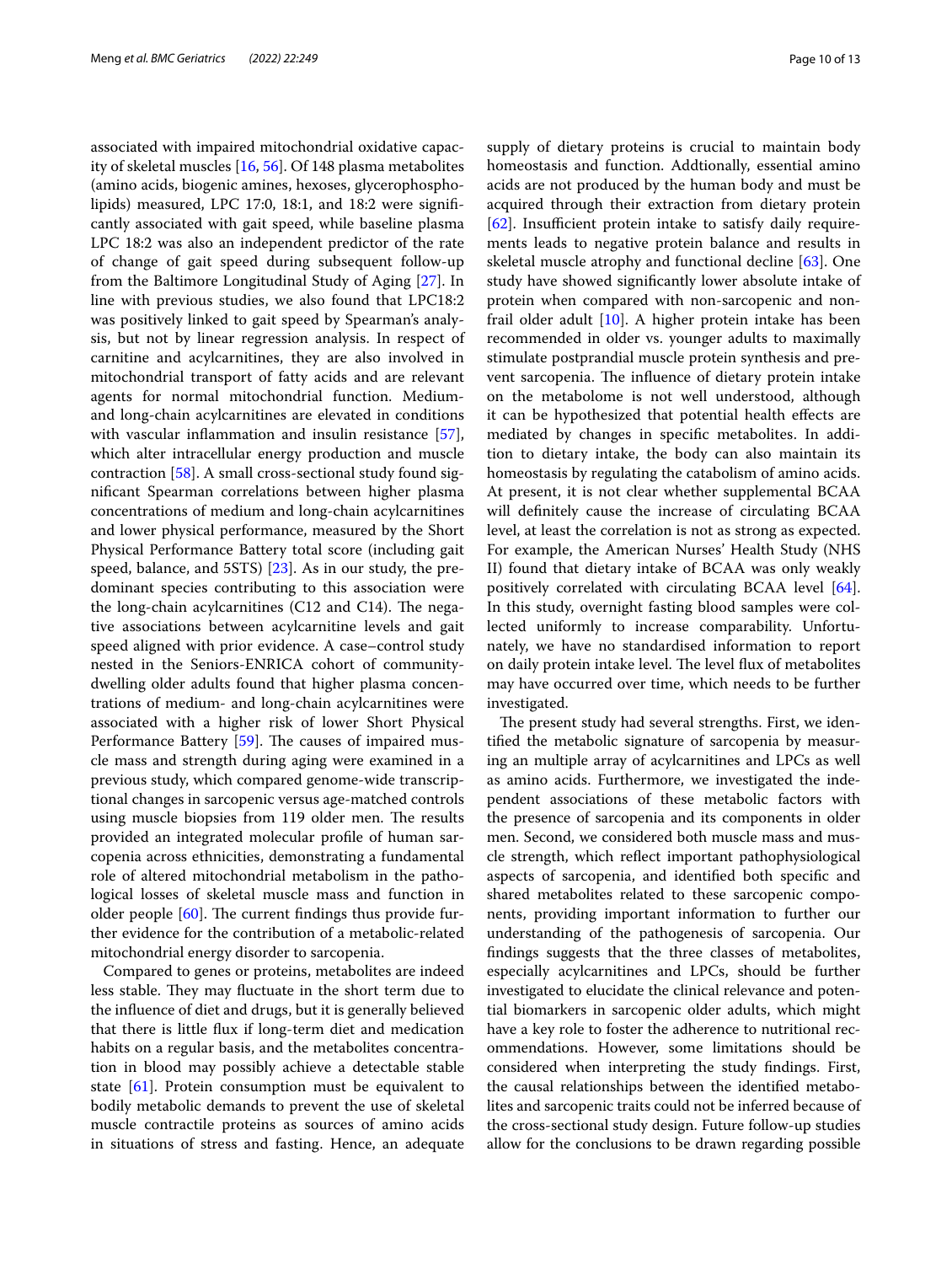cause-efect relationships. Second, the relatively small sample size may limit the statistical power of the study to identify sarcopenia-trait-related metabolites. Moreover, the study analyzed a convenience sample of older men, rather than being a population-based study, and the fndings cannot necessarily be generalized to other study populations due to social and cultural differences. Third, although the latest AWGS2 and EWGSOP2both suggest using BIA measurement of ASM to assess muscle mass, the use of BIA has some flaw as the gold standard for muscle mass measurement is computed tomography (CT), magnetic resonance (MRI).Fourth, we cannot exclude the possibility that there may have been some unmeasured, confounding factors, such as eating habits and lifestyle, after adjusting for the available covariates. The lack of assessment of dietary protein-related parameters could not provide a more comprehensive appraisal of this relationship. Whether dietary intake of protein over time leads to the change of blood concentration of acylcarnitines, LPCs and amino acids, in particular, needs to be further investigated.

#### **Conclusions**

In summary, the current targeted LC–MS/MS-based metabolic analysis of serum samples provides a reference for the metabolic features associated with sarcopenia and its main components. We explored the diferential metabolites between sarcopenia and non-sarcopenia, and revealed that the main metabolic alterations in sarcopenia were related to acylcarnitines and LPC metabolites as well as amino acids. Characterizing the metabolic profle associated with sarcopenia and its muscle parameters could have important translational implications for potential mechanism and management of sarcopenia in older persons. Our fndings suggest that specifc LPC and acylcarnitines ametabolites may contribute to sarcopenia development and maintaining optimizing their concentrations may be benefcial to muscle-related mitochondrial energy in the sarcopenic older adults. However, further studies are needed to confrm our fndings and clarify the potential roles of the metabolites associated with sarcopenia.

#### **Supplementary Information**

The online version contains supplementary material available at [https://doi.](https://doi.org/10.1186/s12877-022-02953-4) [org/10.1186/s12877-022-02953-4](https://doi.org/10.1186/s12877-022-02953-4).

<span id="page-10-5"></span>**Additional fle 1. Suppl.Table 1.** Liner regression analysis for associations of serum metabolites with gait speed. **Suppl.Table 2.** Liner regression analysis for associations of serum metabolites with handgrip strength. **Suppl.Table 3.** Liner regression analysis for associations of serum metabolites with SMI. **Figure 1.** Validation of OPLS-DA analysis. **(A)** Permutation tests of OPLS-DA model analysis for sarcopenia versus nonsarcopenia groups. **(B)** The area under the curve (AUC) for separation of sarcopenia and nonsarcopenia groups.

#### **Acknowledgements**

We would like to thank all participants involved in this study, and the medical staffs for their help in collecting the clinical data and analysis.

#### **Authors' contributions**

LM designed the study, analyzed the data, and drafted the manuscript. RYY performed the detection of metabolites, and revised the manuscript. DGW collected blood sample, and detected the blood chemical parameters. JS, WBW, JS,YMD and GQF collected the clinical data. HS and JD provided help in execution of research. HX and PLY initiated the study, and supervised the research. All authors read and approved the fnal manuscript.

#### **Funding**

This work was supported by research grants from National Key R&D Program of China (No. 2020YFC2009006, No.2020YFC2009000) and the National Natural Science Foundation of China (No. 81672075, No. 81970739).

#### **Availability of data and materials**

The datasets used and/or analysed during the current study are available from the corresponding author on reasonable request.

#### **Declarations**

#### **Ethics approval and consent to participate**

The study was performed in accordance with the Declaration of Helsinki, and approved by the Ethics Committee of the Beijing Hospital of National Health Commission (2021BJYYEC-173–01). Moreover, all participants provided written informed consent.

#### **Consent for publication**

Not applicable.

#### **Competing interests**

The authors declare that they have no competing interests.

#### **Author details**

<sup>1</sup> Department of Geriatrics, National Clinical Research Center for Geriatrics, Beijing Hospital, National Center of Gerontology, Institute of Geriatric Medicine, Chinese Academy of Medical Sciences, 100730 Beijing, People's Republic of China. <sup>2</sup>The Key Laboratory of Geriatrics, Beijing Institute of Geriatrics, Institute of Geriatric Medicine, Chinese Academy of Medical Sciences, Beijing Hospital/National Center of Gerontology of National Health Commission, 100730 Beijing, People's Republic of China. <sup>3</sup> Department of Laboratory Medicine, Beijing Hospital, National Center of Gerontology, Institute of Geriatric Medicine, Chinese Academy of Medical Sciences, 100730 Beijing, People's Republic of China.

## Received: 13 December 2021 Accepted: 14 March 2022

#### **References**

- <span id="page-10-0"></span>1. Chung SM, Moon JS, Chang MC. Prevalence of sarcopenia and its association with diabetes: a meta-analysis of community-dwelling Asian population. Front Med. 2021;8:e681232.
- <span id="page-10-1"></span>2. Casati M, Costa AS, Capitanio D, Ponzoni L, Ferri E, Agostini S, et al. The biological foundations of sarcopenia: established and promising markers. Front Med. 2019;6:184.
- <span id="page-10-2"></span>3. Marcell TJ. Sarcopenia: causes, consequences, and preventions. J Gerontol A Biol Sci Med Sci. 2003;58:911–6.
- 4. Makizako H, Shimada H, Doi T, Tsutsumimoto K, Lee S, Lee SC, et al. Age-dependent changes in physicalperformance and body composition in community-dwelling Japanese older adults. J Cachexia Sarcopenia Muscle. 2017;8(4):607–14.
- <span id="page-10-3"></span>5. Beaudart C, Zaaria M, Pasleau F, Reginster JY, Bruyère O. Health outcomes of sarcopenia: a systematic review and meta-analysis. PLoS One. 2017;12(1):e0169548.
- <span id="page-10-4"></span>6. Guijas C, Montenegro-Burke JR, Warth B, Spilker ME, Siuzdak G. Metabolomics activity screening for identifying metabolites that modulate phenotype. Nat Biotechnol. 2018;36(4):316–20.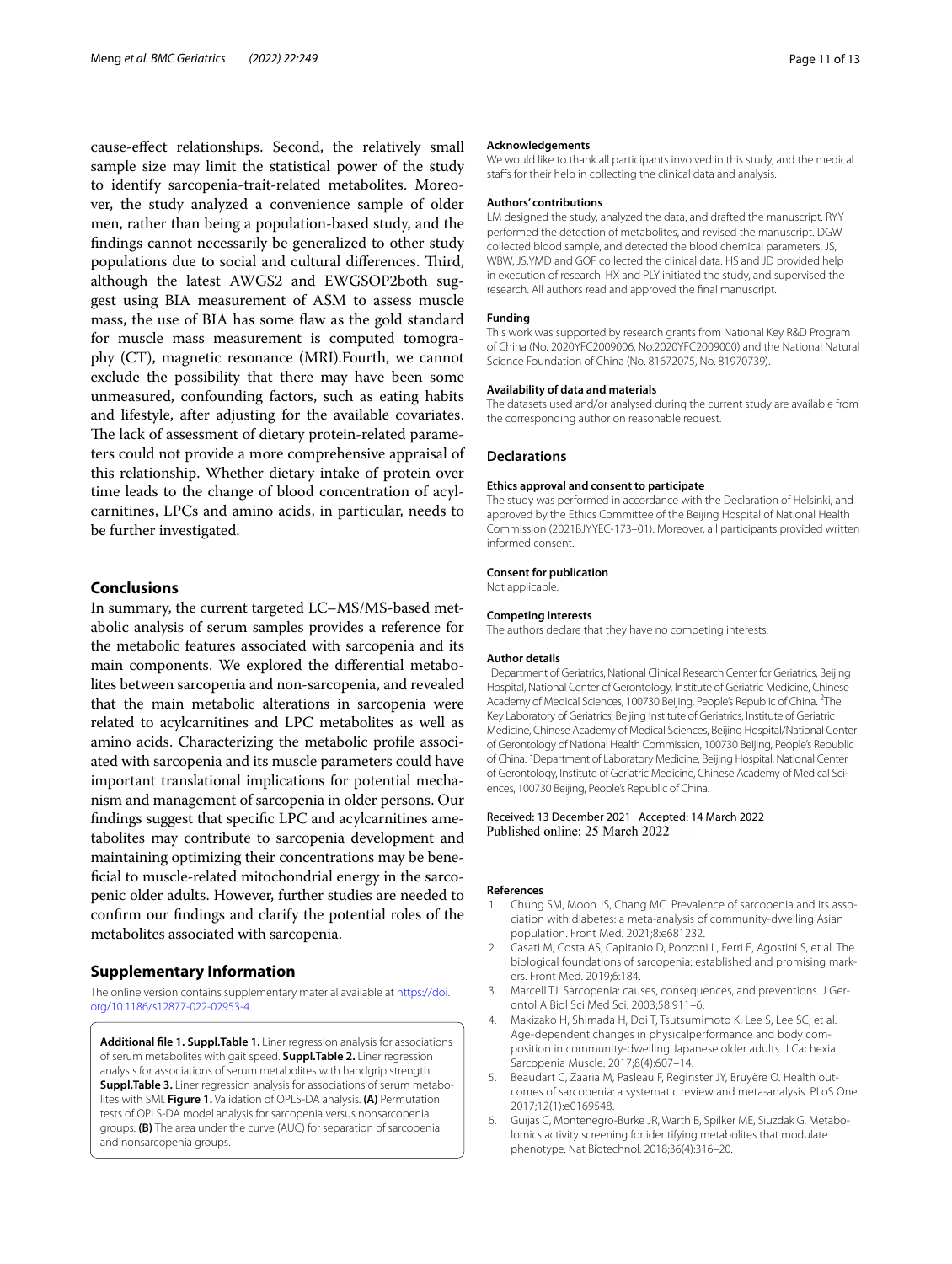- <span id="page-11-0"></span>7. Picca A, Calvani R, Cesari M, Landi F, Marzetti E. Biomarkers of Physical Frailty and Sarcopenia: Coming up to the Place? Int J Mol Sci. 2020;21(16):5635.
- <span id="page-11-1"></span>8. Calvani R, Rodriguez-Mañas L, Picca A, et al. Identifcation of a circulating amino acid signature in frail older persons with type 2 diabetes mellitus: Results from the Metabofrail Study. Nutrients. 2020;12:199.
- <span id="page-11-2"></span>9. Pujos-Guillot E, Pétéra M, Jacquemin J, et al. Identifcation of pre-frailty subphenotypes in elderly using metabolomics. Front Physiol. 2019;9:1903.
- <span id="page-11-3"></span>10. Ottestad I, Ulven SM, Øyri LKL, Sandvei KS, Gjevesta GO, Bye A, et al. Reduced plasma concentration of branched-chain amino acids in sarcopenic older subjects: A cross-sectional study. Br J Nutr. 2018;120(4):445–53.
- <span id="page-11-34"></span>11. Toyoshima K, Nakamura M, Adachi Y, Imaizumi A, Hakamada T, Abe Y, et al. Increased plasma proline concentrations are associated with sarcopenia in the elderly. PLoS ONE. 2017;12(9):e0185206.
- <span id="page-11-4"></span>12. Lu Y, Karagounis LG, Ng TP, Carre C, Narang V, Wong G, et al. Systemic and metabolic signature of sarcopenia in community-dwelling older adults. J Gerontol A Biol Sci Med Sci. 2020;75(2):309–17.
- <span id="page-11-5"></span>13. Ha CY, Kim JY, Paik JK, Kim OY, Paik YH, Lee EJ, et al. The association of specifc metabolites of lipid metabolism with markers of oxidative stress, infammation and arterial stifness in men with newly diagnosed type 2 diabetes. Clin Endocrinol (Oxf ). 2012;76(5):674–82.
- 14. Wang SM, Yang RY, Wang M, Ji FS, Li HX, Tang YM, et al. Identifcation of serum metabolites associated with obesity and traditional risk factors for metabolic disease in Chinese adults. Nutr Metab Cardiovasc Dis. 2018;28(2):112–8.
- <span id="page-11-6"></span>15. Li X, Sun L, Zhang W, Li H, Wang S, Mu H, et al. Association of serum glycine levels with metabolic syndrome in an elderly Chinese population. Nutr Metab (Lond). 2018;15:89.
- <span id="page-11-7"></span>16. Di Meo S, Iossa S, Venditti P. Skeletal muscle insulin resistance: role of mitochondria and other ROS sources. J Endocrinol. 2017;233(1):15–42.
- 17. Adams SH, Hoppel CL, Lok KH, Zhao L, Wong SW, Minkler RE, et al. Plasma acylcarnitine profles suggest incomplete long chain fatty acid beta– oxidation and altered tricarboxylic acid cycle activity in type 2 diabetic African—American women. J Nutr. 2009;139:1073–108.
- <span id="page-11-8"></span>18. Adeva-Andany M, Souto-Adeva G, Ameneiros-Rodríguez E, Fernández-Fernández C, Donapetry-García C, Domínguez-Montero A. Insulin resistance and glycine metabolism in humans. Amino Acids. 2018;50:11–27.
- <span id="page-11-9"></span>19. Newman AB, Kupelian V, Visser M, Simonsick EM, Goodpaster BH, Kritchevsky SB, et al. Strength, but not muscle mass, is associated with mortality in the health, aging and body composition study cohort. J Gerontol A Biol Sci Med Sci. 2006;61(1):72–7.
- <span id="page-11-10"></span>20. Chen LK, Liu LK, Woo J, Assantachai P, Auyeung TW, Bahyah KS, et al. Sarcopenia in Asia: consensus report of the Asian Working Group for Sarcopenia. J Am Med Dir Assoc. 2014;15(2):95–101.
- <span id="page-11-11"></span>21. Chen LK, Woo J, Assantachai P, Auyeung TW, Chou MY, Iijima K, et al. Asian Working Group for Sarcopenia: 2019 Consensus Update on Sarcopenia Diagnosis and Treatment [J]. J Am Med Dir Assoc. 2020;21(3):300-7.e2.
- <span id="page-11-12"></span>22. Cruz-Jentoft AJ, Bahat G, Bauer J, et al. Sarcopenia: revised European consensus on defnition and diagnosis. Age Ageing. 2019;48:601.
- <span id="page-11-13"></span>23. Lum H, Sloane R, Huffman KM, Kraus VB, Thompson DK, Kraus WE, et al. Plasma acylcarnitines are associated with physical performance in elderly men. J Gerontol A Biol Sci Med Sci. 2011;66(5):548–53.
- <span id="page-11-40"></span>24. Murphy RA, Moore S, Playdon M, Kritchevsky S, Newman AB, Satterfeld S, et al. Metabolites associated with risk of developing mobility disability in the Health, Aging and Body Composition Study. J Gerontol A Biol Sci Med Sci. 2019;74(1):73–80.
- <span id="page-11-18"></span>25. Moadde Rl, Fabbri E, Khadeer MA, Carlson OD, Gonzalez-Freire M, Zhang P, et al. Plasma biomarkers of poor muscle quality in older men and women from the baltimore longitudinal study of aging. J Gerontol A Biol Sci Med Sci. 2016;71(10):1266–72.
- <span id="page-11-15"></span>26. Murphy RA, Moore SC, Playdon M, Meirelles O, Newman AB, Milijkovic I, et al. Metabolites associated with lean mass and adiposity in older black men. J Gerontol A Biol Sci Med Sci. 2017;72(10):1352–9.
- <span id="page-11-14"></span>27. Gonzalez-Freire M, Moaddel R, Sun K, Fabbri E, Zhang P, Khadeer M, et al. Targeted metabolomics shows low plasma lysophosphatidylcholine 18:2 predicts greater decline of gait speed in older adults: The Baltimore Longitudinal Study of Aging. J Gerontol A Biol Sci Med Sci. 2019;74(1):62–7.
- <span id="page-11-16"></span>28. Zhao Q, Shen H, Su KJ, Tian Q, Zhao LJ, Qiu C, et al. A joint analysis of metabolomic profles associated with muscle mass and strength in Caucasian women. Aging (Albany NY). 2018;10:2624–35.
- <span id="page-11-17"></span>29. Dai M, Lin T, Yue J, Dai L. Signatures and clinical signifcance of amino acid fux in sarcopenia: a systematic review and Meta-Analysis. Front Endocrinol. 2021;12:725518.
- <span id="page-11-19"></span>30. Zeng Y, Hu X, Xie L, Han Z, Zuo Y, Yang M. The prevalence of sarcopenia in Chinese elderly nursing home residents: a comparison of 4 diagnostic criteria [J]. J Am Med Dir Assoc. 2018;19(8):690–5.
- <span id="page-11-20"></span>31. Du Y, Wang X, Xie H, Zheng S, Wu X, Zhu X, et al. Sex diferences in the prevalence and adverse outcomes of sarcopenia and sarcopenic obesity in community dwelling elderly in East China using the AWGS criteria. BMC Endocr Disord. 2019;19(1):109.
- <span id="page-11-21"></span>32. Diez-ruiz A, Bueno-errandonea A, Nunez-Barrio J, Sanchez-Martín I, Vrotsou K, Vergara I. Factors associated with frailty in primary care: a prospective cohort study. BMC Geriatric. 2016;16(1):91.
- <span id="page-11-22"></span>33. Guigoz Y, Lauque S, Vellas BJ. Identifying the elderly at risk for malnutrition. Clin Geriatr Med. 2002;18:737–57.
- <span id="page-11-23"></span>34. Maher RL, Hanlon J, Hajjar ER. Clinical consequences of polypharmacy in elderly. Expert Opin Drug Saf. 2014;13:57–65.
- <span id="page-11-24"></span>35. Huang WN, Perera S, Swearingen JV, et al. Performance measures predict the onset of basic ADL difficulty in community-dwelling older adults. J Am Geriatr Soc. 2010;58:844–52.
- <span id="page-11-25"></span>36. Cesari M, Kritchevsky SB, Newman AB, Simonsick EM, Harris TB, Penninx BW, et al. Added value of physical performance measures in predicting adverse health-related events: results from the Health, Aging and Body Composition Study[J]. J Am Geriatr Soc. 2009;57:251–9.
- <span id="page-11-26"></span>37. Huang W, Perera S, Vanswearingen J, Studenski S. Performance measures predict the onset of basic ADL difficulty in community-dwelling older adults. J Am Geriatr Soc. 2010;58(5):844–52.
- <span id="page-11-27"></span>38. Wang M, Yang RY, Dong J, Zhang TJ, Wang SM, Zhou WY, et al. Simultaneous quantifcation of cardiovascular disease related metabolic risk factors using liquid chromatography tandem mass spectrometry in human serum. J Chromatogra B. 2016;1009–1010:144–51.
- <span id="page-11-28"></span>39. Wang SM, Wang S, Yang RY, Zhou WY, Li HX, Dong J, et al. A simple and precise LC-MS/MS method for the simultaneous determination of serum 25-hydroxyvitamin D3 and D2 without interference from the C3 epimer. Anal Methods. 2015;7(12):5254–61.
- <span id="page-11-29"></span>40. Schaap LA, Pluijm SM, Deeg DJ, Harris TB, Kritchevsky SB, Newman AB, et al. Higher infammatory marker levels in older persons: associations with 5-year change in muscle mass and muscle strength. J Gerontol Biomed Sci Med Sci. 2009;64(11):1183–9.
- <span id="page-11-30"></span>41. Lustgarten MS, Price LL, Chale A, Phillips EM, Fielding RA. Branched chain amino acids are associated with muscle mass in functionally limited older adults. J Gerontol A Biol Sci Med Sci. 2014;69(6):717–24.
- <span id="page-11-31"></span>42. Leruez S, Bresson T, Chao de la Barca JM, Maril A, de Saint Martin G, Buisset A, et al. A plasma metabolomic signature of the exfoliation syndrome involves amino acids, acyl-carnitines and polyamines. Invest Ophthalmol Vis Sci. 2018;59(2):1025–32.
- <span id="page-11-32"></span>43. Bylesjo M, Rantalainen M, Cloarec O, Nicholson JK, Holme E, et al. OPLS discriminant analysis: combining the strengths of PLS-DA and SIMCA classifcation[J]. J Chemom. 2010;20(8–10):341–51.
- <span id="page-11-33"></span>44. Lu J, Guo QQ, Wang Y, Zuo ZX, Li YY. The evolutionary stage of cognitive frailty and its changing characteristics in old adults. J Nutr Health Aging. 2021;25(4):467–78.
- <span id="page-11-35"></span>45. Alemán-Mateo H, Macías L, Esparza-Romero J, Astiazaran-García H, Blancas AL. Physiological effects beyond the significant gain in musclemass in sarcopenic elderly men: evidence from a randomized clinical trial using a protein-rich food. Clin Interv Aging. 2012;7:225–34.
- <span id="page-11-36"></span>46. Ter Borg S, Luiking YC, van Helvoort A, Boirie Y, Schols JMGA, de Groot CPGM. Low levels of branched chain amino acids, eicosapentaenoic acid and micronutrients are associated with low muscle mass, strength and function in community-dwelling older adults. J Nutr Health Aging. 2019;23(1):27–34.
- <span id="page-11-37"></span>47. Moaddel R, Fabbri E, Khadeer MA, Carlson OD, Gonzalez-Freire M, Zhang P, et al. Plasma biomarkers of poor muscle quality in older men and women from the baltimore longitudinal study of aging. J Gerontol A Biol Sci Med Sci. 2016;71(10):1266–72.
- <span id="page-11-38"></span>48. Ng TKS, Kovalik JP, Ching J, Chan AW, Matchar DB. Novel metabolomics markers are associated with pre-clinical decline in hand grip strength in community-dwelling older adults. Mech Ageing Dev. 2021;193:111405.
- <span id="page-11-39"></span>49. Fritz S, Lusardi M. White Paper: "Walking Speed: The Sixth Vital Sign." J Geriatric Physical Therapy. 2009;32:46–9.